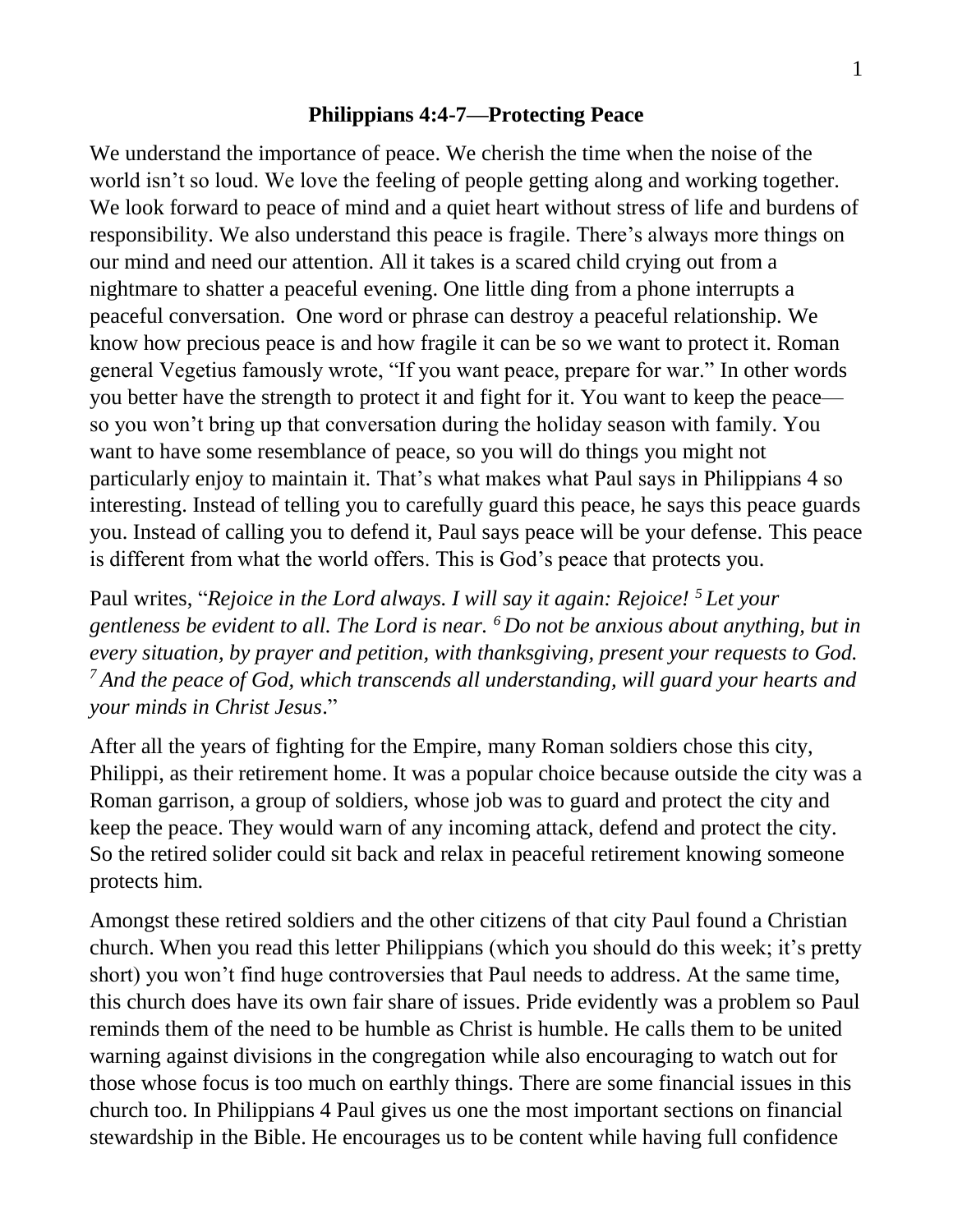that God is able and will meet every need. We also see some anxiety amongst these Christians for the future and the future of their church. They are concerned for Paul as he sits in prison while he writes this letter. This outside opposition to the gospel, anxiety, financial stress, fighting amongst the brothers and sisters, selfishness, are attacking the joy and peace God gives.

Sound familiar? Whether it is with our own church or it's in your personal life, there is so much trying to rob you of God's peace, the contentment it brings and the joy we have in all things. You know the attacks. You feel them. It's happening just as Jesus said it would: the world is becoming less Christian and opposing the gospel. Whether it's direct attacks against God's Word or it's the attack of apathy—not caring—you feel it.

With all these attacks we might find ourselves worrying and being anxious. There might be anxiety over our own church and its future ministry. What's going to happen to our school? Where's the money going to come from? What are we going to do? We might be anxious over inflation—everything is getting so expensive! How are you supposed to keep up? How am I supposed to pay the bills and take care of my family? You see our country and might be anxious about some of the things that are going on and decisions that are being made. You might be anxious about whether or not you are making the right decisions for yourself. You might be anxious about past decisions that plague you and present consequences. You might be anxious about your children and the decisions they are making, your grandchildren and what is happening to them. We might be anxious about the future and what it holds. We tell ourselves that if we just have the right answers to the right questions, we'll be less anxious. But, if we are honest with ourselves, we would find something else to be anxious about…

But what good does that do? Yes, we want to be concerned and mindful. At the same time, too often we allow that concern to turn into anxiety and worrying. What good does worrying do about all these earthly matters when it won't add a single day, hour, minute to your life?

What it does do is make it difficult to let your gentleness be known to all. This gentleness means patience with one another. It's not insisting on every right rule or law. You are not going to trouble yourself with making sure they know you are right or getting your way. Getting even when someone has hurt or wronged you is far from your mind. Be gentle. This doesn't mean we condone or ignore sin. Yes, confront the sin and sinner, and do so with a gentle spirit. Be patient. You don't not know the whole story. Even if you're pretty sure you know what they deserve, love them. Let go of yourself, your pride, your sense of justice, and let God deal with it. Put it into his hands. Forgive. That's why we are here on this earth, after all. Our ultimate purpose in this world is to share Jesus' love while serving each other. And not just to Christians, to all. That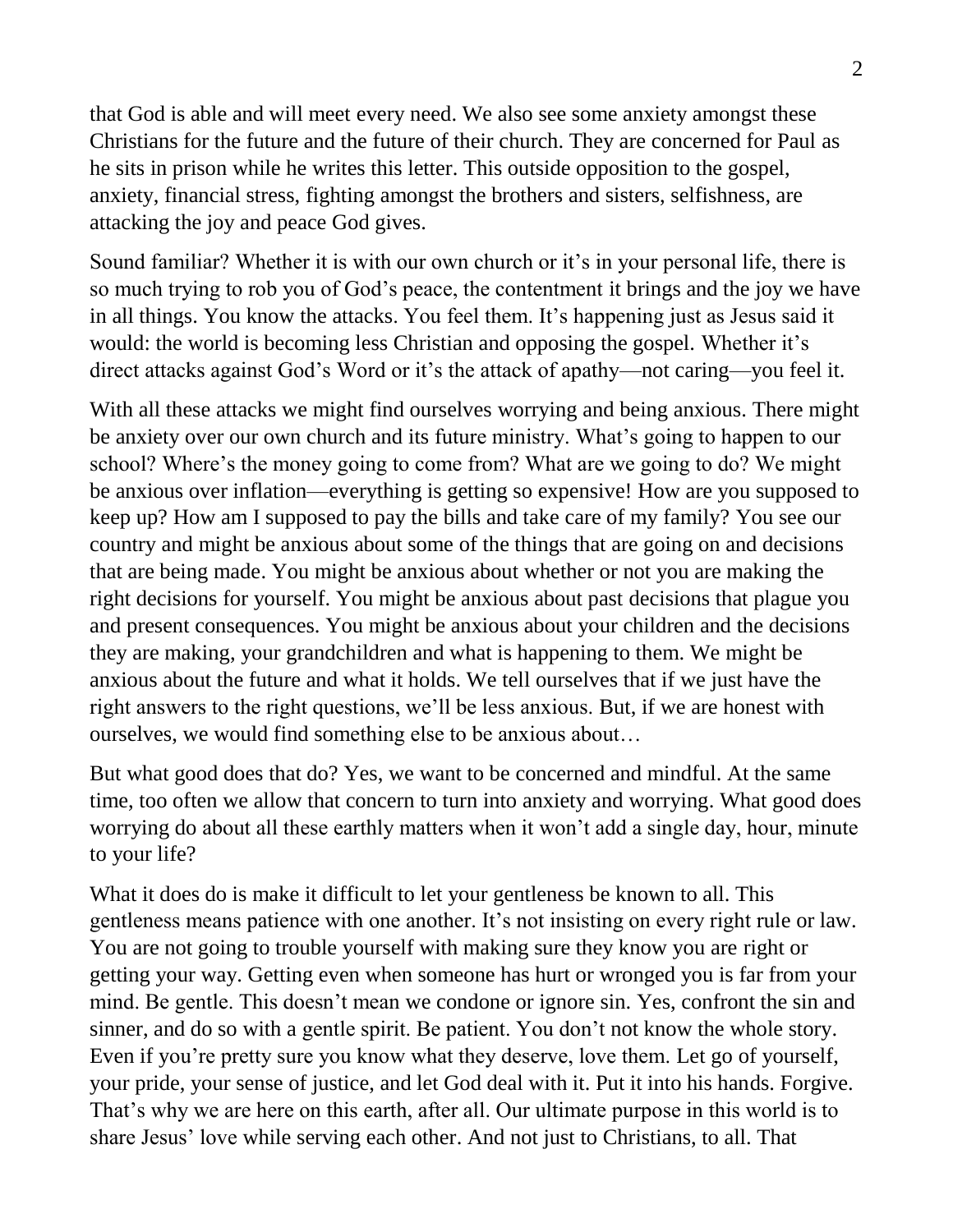includes the person who has hurt you. That means the person who shares your opinion and also disagrees with you. This includes the person you don't think deserves it. There's no room for macho, stubbornness, "I'm going to do what I want." Let your gentleness be known to all.

But when we are anxious and worrying, it's so easy to get caught up in this felt need to be right, to make sure your opinion is not only heard but validated. Instead of being gentle and patient with one another, we hold tightly to that grudge and want them to feel it. We want to protect ourselves, our own personal peace and peace for those we love. So we convince ourselves that if I don't do or say something, no one will. We feel this need to defend ourselves against whatever they might have said. And for what?

What it does do is rob us of having joy. Instead of thanksgiving and prayers to the Lord, there's finger pointing at whose fault it is. There's whining and complaining about this person and what they aren't doing and more complaining about what they are doing. Instead of gentleness, we put down others to protect ourselves. Instead of serving and loving, we are turned inwards focused on protecting me, my time, myself. Instead of unity there's division. Instead of opening doors to shine Jesus' light on this world and share his love, these actions slam the door in people's faces. Why would they want anything to do with us if we are just going to act the same way as the world around us?

John the Baptizer's warning in Luke 3:9 still applies, "**The ax is already at the root of the trees, and every tree that does not produce good fruit will be cut down and thrown into the fire**." Confess your sin—you have not trusted God with all your heart. Confess who you are: a sinner. And rejoice. Your sins are forgiven. **Do not fear, Zion, the Lord your God is with you, the Mighty Warrior who saves. He takes great delight in you and rejoices over you with singing** (Zephaniah 3:16-17). Rejoice in the one who rejoices over you! This joy isn't just thinking happy thoughts and trying to ignore all the bad. This not being anxious about life isn't acting like nothing matters. It comes from the peace of God, which transcends all understanding that will guard your heart and your mind in Christ Jesus.

Rejoice because you have seen this peace. This is peace that came to earth on a night when an army of angels cry out, "Glory to God in the highest!" and shepherds run into Bethlehem to see the face of peace. It's peace that comes from one who is greater than John the Baptizer and baptizes with the Holy Spirit and fire. We have peace because God did not make it any easier for his own Son while he was on this earth. This true God and also true man Jesus knows the attacking enemies that try to rob you of joy and peace. He's felt them too. He shared in our weaknesses and was tempted like us. But where we have fallen into temptation, Jesus defeated it. Where we have worried and doubted, Jesus trusts his Father's will. Where we fail, Jesus prevails. He was pierced,